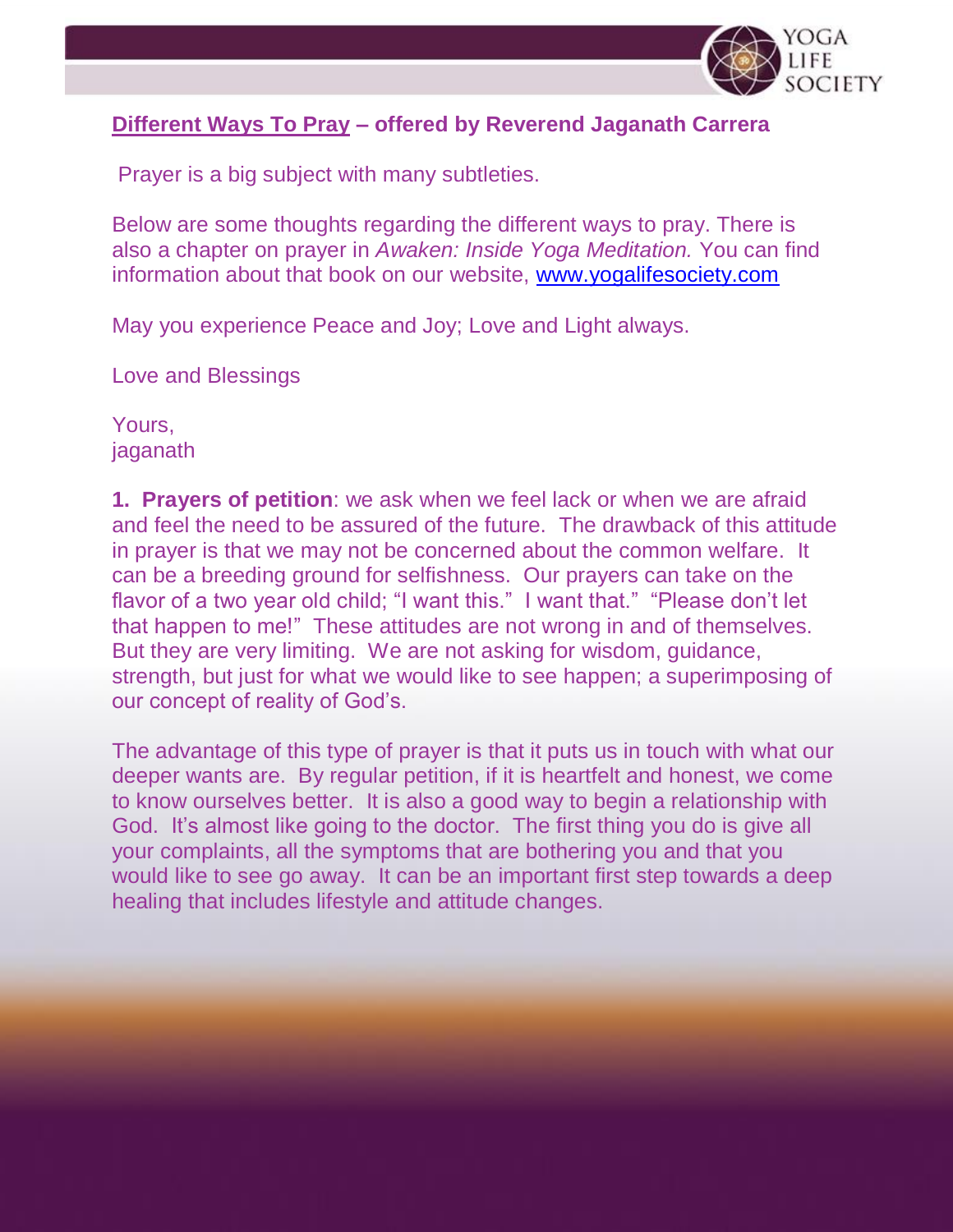Prayers of petition also include praying for the welfare of others. In this case, it is a selfless act that not only helps those we pray for, but ourselves. We are loosening the bonds of self-centeredness. Our vision becomes refined and clear. We are opening ourselves to the Divine. Even in this type of prayer, we are better off not trying to manipulate God's will, but instead should ask that those we pray for experience all that is necessary for their continued growth and well being – even if it is temporarily difficult or unpleasant. It has actually been proven that this type of prayer is even more effective in healing others than, for example, asking for your aunt's ulcer to disappear. It turns out that, "Thy will be done" is the most powerful sentiment that prayer can have.

In a sense, praying for the welfare of others (not "sending" energy or thoughts) is an exercise in faith. We pray for whatever is best for the individual with the faith that whatever happens actually is best for them. That faith is akin to adoration.

**2. Prayers of observation**: there are times in prayer when we may feel like just simply telling God how we think or feel about what's happening in the universe. We may be unhappy about poverty or homelessness, or our observations may be more personal. We can express our displeasure over the weather, our health, our financial status or our relationships.

In this attitude, we are not asking for anything to necessarily be changed. There is the faith that whatever God allows to happen, is for the best ultimately. We are simply presenting our observations. It is for our benefit. It helps us clarify our thoughts and feelings. It also feels good to at least have the type of relationship with God that has room for personal expression.

There are no rules for what can or can't be included in this type of prayer. It's not like we are telling God something he doesn't already know. One of the great benefits of this type of prayer is when we discover that even when we criticize our Creator, even in strong terms, we are still accepted and loved. In other words, we begin to discover our intrinsic worth.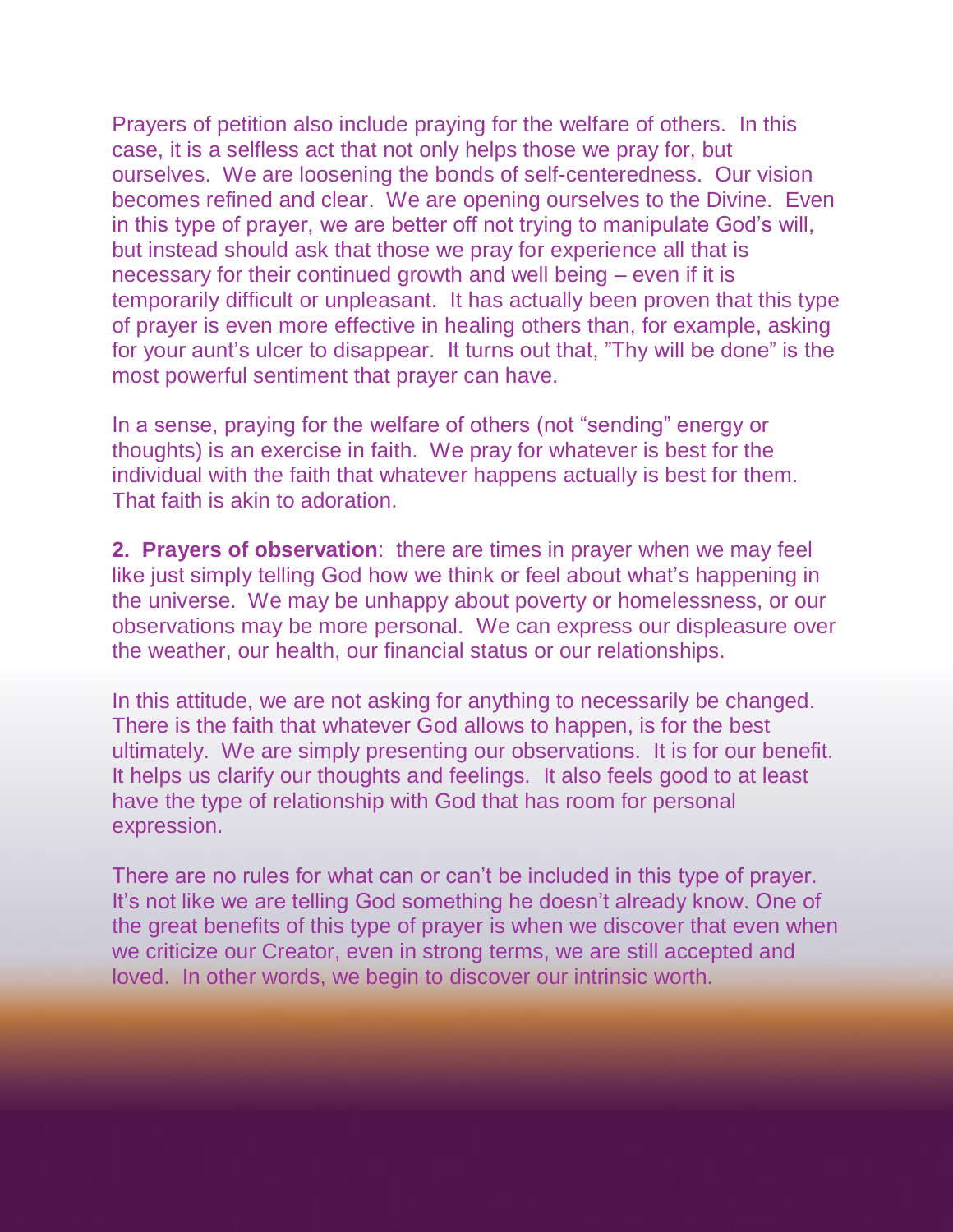**3. Forgiveness**: we seek forgiveness in prayer when we recognize we've not only done wrong, but that the consequence of our wrong-doing is alienating us from God.

There is certainly still a strong element of personal wants in asking for forgiveness. However, we are not asking for help passing an exam, that it won't rain on the day of the picnic, or that we might find a good parking space. Instead, we are focusing on the loss of intimacy in a relationship with God that was lost due to our own wrong actions or shortcomings. It is a more fundamental want, a want that really spiritually speaking is a need. We need to have a close relationship with God.

Asking for forgiveness in prayer should contain four important steps. First we need to express how bad we feel for the wrong we have done. It is important that our feelings about the situation are expressed.

Second, we need to repeat, in our prayer exactly what we did wrong and why or how we came to it. This second step brings clarity to the process and is an important preparation for what comes next. There are times (both in Divine and human interactions) that our apologies do not bear good fruit because we are weak in this step.

Third, we need to clearly and formally ask for forgiveness. It is not enough to say that we are sorry, that is simply an expression of how we feel. We need to also communicate that we want the relationship to be reinstated to its former status – reconciliation. It requires humility on our part for we are completely dependent on the one from whom we are asking forgiveness. Fortunately, God always forgives. Yet, we cannot take this step lightly. The burden here is on our shoulders and in our hearts.

Fourth, reconciliation can only come to full fruition when we correct the attitudes and/or actions that made us go wrong in the first place.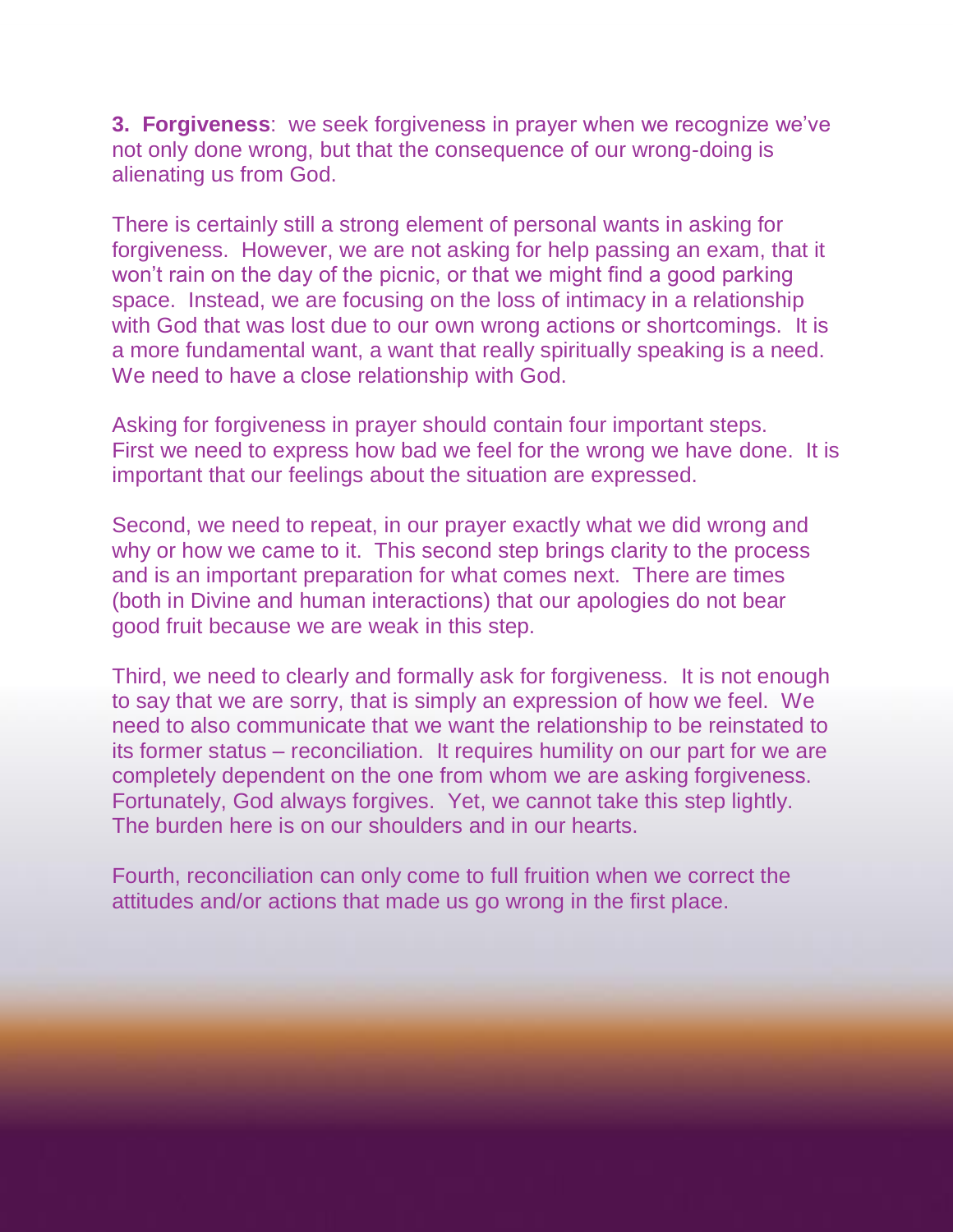**4. Thanksgiving:** we give thanks when we receive what we ask for (or in retrospect that have received what we needed even if a the time it seemed wrong or unpleasant), when we feel cared for in general, recognize that we are always given whatever we need and are always being cared for.

In some ways, prayers of thanksgiving can easily follow prayers for forgiveness. We feel a natural deep relief and comfort when we are forgiven. It is natural to be thankful.

However, to make the next giant step toward spiritual enlightenment, we need to be able to thank God, not only for what feels good to us, but what is beneficial for us, which can often be painful or unpleasant. Regular prayer can help us elevate and refine our vision that w can clearly see and experience that everything that happens to us is truly for our benefit.

**5. Adoration**: we express adoration first as a result of thanksgiving. It is natural that we tend to love God when we feel our prayers have been answered in the way we hoped. But a more deep and pure adoration comes from love of God for the joy of loving. When we are awed by the beauty of God – by Divine intelligence or love; or unity, or majesty.

Adoration always has an element of surrender to it. We give ourselves to the adored. It is not an act of receiving, but of giving. In this, we more closely come to resemble our Creator who gives without expectation of reward. This is why prayer of adoration is often considered the highest form of prayer. It is like telling our beloved mate that we love them and that they have so many wonderful qualities, not in response to something they have done for us, but because we simply see the beauty in them and it brings us joy. The fact that we have received such pure joy from our beloved makes us feel a sweet and pure gratitude, the most fertile ground for adoration.

The fruit of this attitude in prayer is that, when taken to its fulfillment, we lose ourselves in prayer and unite with God.